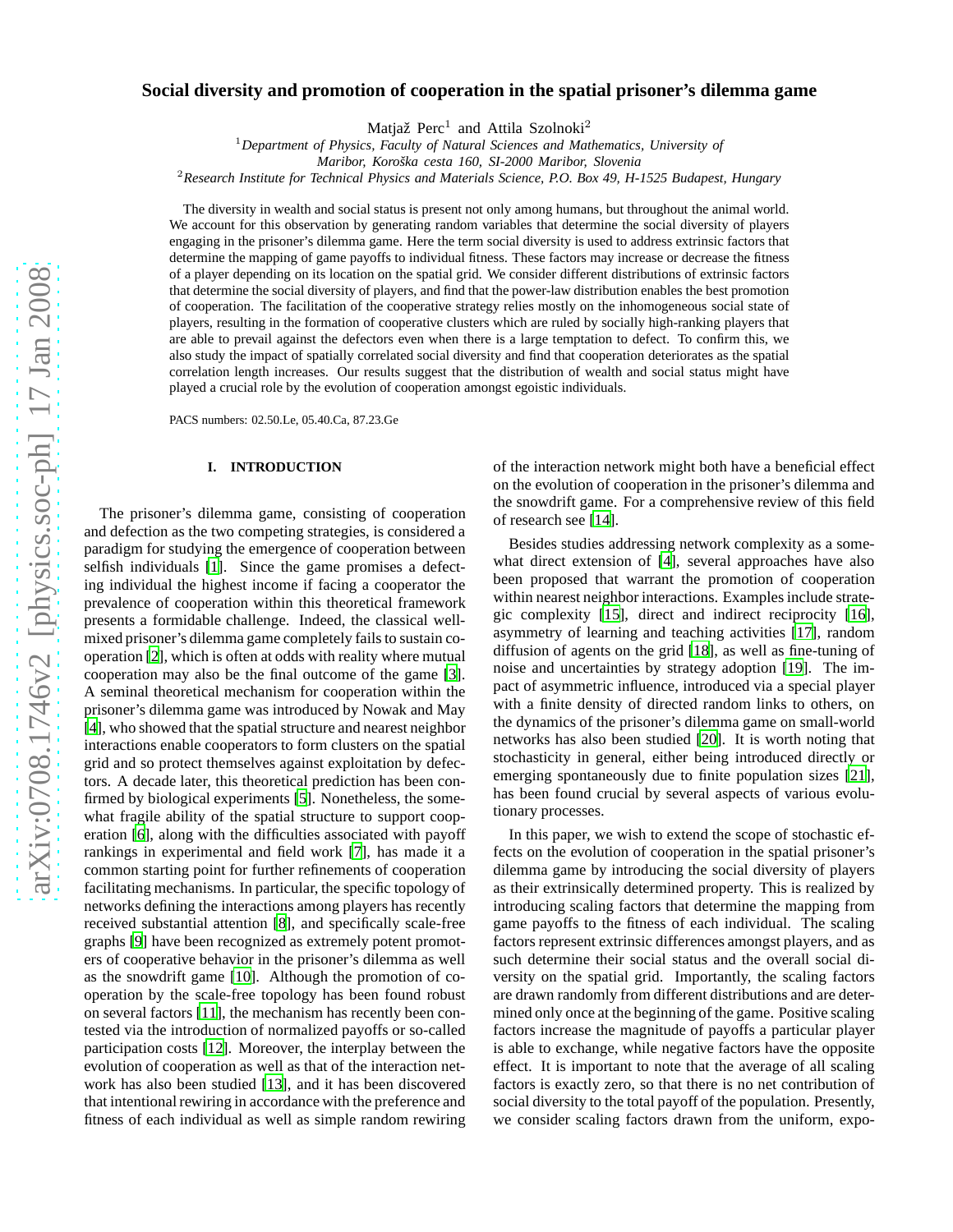nential, and scale-free distribution, and thus distinguish three different cases of social diversity. We investigate how the introduction of social diversity, and in particular its distribution and amplitude, affect the evolution of cooperation amongst players on the spatial grid. We report below that the cooperation is enhanced markedly as the amplitude of social diversity increases, and moreover, that the biggest enhancement is obtained if the social diversity follows a power-law distribution. We attribute the enhancement of cooperation to the emergence of cooperative clusters, which are controlled by high-ranking players that are able to prevail against the defectors even if the temptation to defect is large. Indeed, the role of these clusters is similar to the role of pure cooperator neighborhoods around hubs on scale-free networks [\[22\]](#page-4-21), or to the part of imitating followers surrounding master players in the enhanced teaching activity model [\[17\]](#page-4-16), as will be clarified later. To highlight the importance of the strongly diverse social rank, we also study the impact of spatially correlated social diversity, and find that the facilitation of the cooperative strategy deteriorates as the correlation length increases. Thus, a finite spatial correlation of social diversity hinders the formation of strong cooperative clusters, in turn lending support to the validity of the reported cooperation-facilitating mechanism in the spatial prisoner's dilemma game.

The remainder of this paper is structured as follows. Section II is devoted to the description of the spatial prisoner's dilemma game and the properties of scaling factors determining social diversity of players on the spatial grid. In Section III we present the results of numerical simulations, and in Section IV we summarize the results and outline some biological implications of our findings.

#### **II. MODEL DEFINITION**

We consider an evolutionary two-strategy prisoner's dilemma game with players located on vertices of a twodimensional square lattice of size  $L \times L$  with periodic boundary conditions. Each individual is allowed to interact only with its four nearest neighbors, and self-interactions are excluded. A player located on the lattice site  $i$  can change its strategy  $s_i$  after each full iteration cycle of the game. The performance of player  $i$  is compared with that of a randomly chosen neighbor  $j$  and the probability that its strategy changes to  $s_i$  is given by [\[23\]](#page-4-22)

<span id="page-1-1"></span>
$$
W(s_i \leftarrow s_j) = \frac{1}{1 + \exp[(P_i - P_j)/K]},
$$
 (1)

where  $K = 0.1$  characterizes the uncertainty related to the strategy adoption process, serving to avoid trapped conditions and enabling smooth transitions towards stationary states. The payoffs  $P_i$  and  $P_j$  of both players acquired during each iteration cycle are calculated in accordance with the standard prisoner's dilemma scheme [\[4](#page-4-3)], according to which the temptation to defect  $T = b > 1$ , reward for mutual cooperation  $R = 1$ , punishment for mutual defection  $P = 0$ , and the sucker's payoff  $S = 0$ . Importantly, throughout this work the original prisoner's dilemma payoff ranking  $(T > R > P > S)$  is



<span id="page-1-0"></span>FIG. 1: Distributions of scaling factors  $(\xi)$  originating from the uniformly distributed random variable  $(\chi)$ . The three functions correspond to uniform (u), exponential (e), and power-law (p) distribution when  $a = 1$ . For easier comparison only the [-1, 1] interval of  $\xi$  is plotted.

applicable since the introduction of social diversity via scaling factors only acts as a mapping of the original payoffs to individual fitness, as will be described next.

To introduce social diversity we use rescaled payoffs of the form  $X' = X(1 + \xi)$ , where X is either T, R, P or S,  $\xi = \min(\xi_i, \xi_j)$ , and  $\xi_i$  is a scaling factor drawn randomly from a given distribution for each participating player  $i$  only once before the start of the simulation. Note that the minimum of the two random scaling factors involved at every instance of the game is used for payoffs of both involved players  $i$  and  $\dot{\gamma}$  to ensure that the prisoner's dilemma payoff ranking is preserved. It is worth mentioning that the maximum of both values would have had the same effect, but below presented results are virtually independent of this technicality, and moreover, it seems reasonable to assume that the higher-ranking player (the one with the larger value of  $\xi$ ) will adjust to the weaker one since the latter simply cannot match the stakes of the game otherwise. Within this study we consider the uniform (also known as rectangular), exponential, and power-law distributed social diversity defined by the following functions:

$$
\xi = a \quad (-2\,\chi + 1) \tag{2}
$$

$$
\xi = a \left( -\log \chi - 1 \right) \tag{3}
$$

$$
\xi = a \left( \chi^{-1/n} - \frac{n}{n-1} \right)
$$
 where  $2 \le n \in N$ . (4)

Here  $\chi$  are uniformly distributed random numbers from the unit interval, and  $\int_0^1 \xi(\chi) d\chi = 0$  in all cases, so that the average of  $\xi$  over all the players is zero. It is easy to see that the largest difference between the exponential and power-law function can be obtained if  $n = 2$  in the latter, as shown in Fig. [1.](#page-1-0) Henceforth we use  $n = 2$  when the power-law distribution is applied. The parameter  $\alpha$  determines the amplitude of undulation of the scaling factors, and hence the dispersion of social diversity, and can occupy any value from the unit interval. In particular,  $a = 0$  returns the original payoffs, whereas  $a = 1$  is the maximally allowed value that still pre-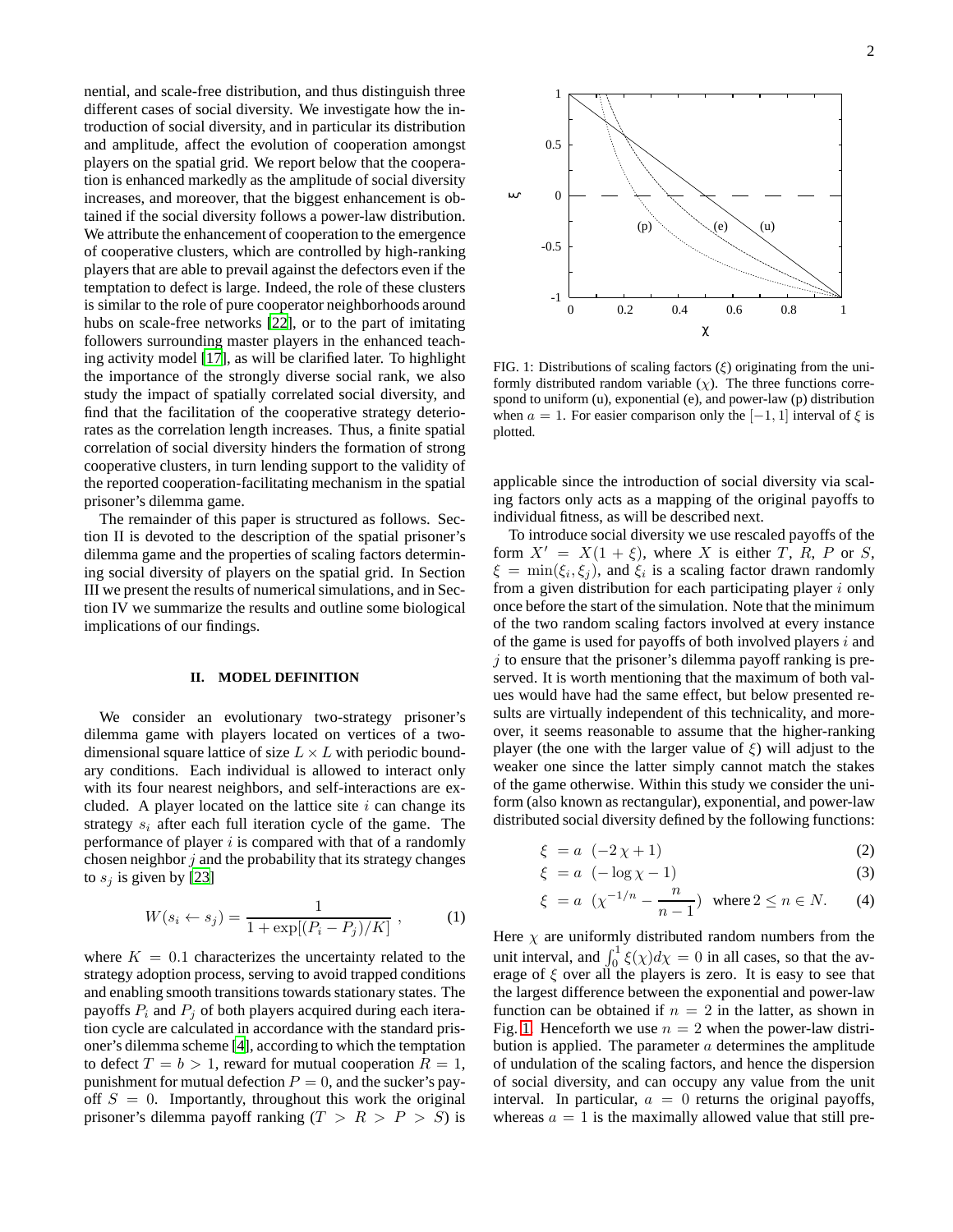

<span id="page-2-0"></span>FIG. 2: Spatial distributions of social diversity obtained for  $a =$ 1 when uniform (u), exponential (e), and power-law (p) distributed values of scaling factors were used. Lines show an exemplary crosssection of the two-dimensional grid.

serves  $(1 + \xi_i) \geq 0$  for all i, thus preventing possible violations of the prisoner's dilemma payoff ranking. Note that  $(1 + \xi_i)$  < 0 could induce  $R > T$ , which would directly violate the rules of the prisoner's dilemma game. The spatial distributions of the three considered cases obtained by  $a = 1$ are demonstrated in Fig. [2](#page-2-0) where cross-sections with linear system size  $L = 300$  are plotted. Clearly, the uniform distribution provides the gentlest dispersion of social diversity, whereas the largest segregation of players is warranted by the power-law distributed scaling factors where some values are very high at the expense of extended regions of very small  $\xi$  resulting in these players having much smaller payoffs as compared to the non-scaled case. The exponential distribution of scaling factors yields a dispersion of social diversity that is between the uniform and the power-law case, as can be inferred from Fig. [2,](#page-2-0) as well as indirectly also from Fig. [1.](#page-1-0)

In order to explain the main features of the reported results, we also use spatially correlated social diversity so that the scaling factors  $\xi_i$  satisfy the correlation function  $\langle \xi_i \xi_j \rangle \propto$  $\exp(|i-j|/\lambda)$ , where  $\lambda$  is the spatial correlation length. In this case we constrain our study to the case where  $\xi_i$  are drawn from a uniform distribution within the interval  $[-1, 1]$ . An efficient algorithm for the generation of spatially correlated random numbers with a prescribed correlation length is given in [\[24](#page-4-23)]. The effect of different values of  $\lambda$  on the scaling factors determining social diversity is demonstrated in Fig. [3.](#page-2-1) Clearly, the random undulations become more and more correlated across neighbors on the spatial grid as  $\lambda$  increases.

Before the start of each game simulation, both strategies populate the spatial grid uniformly and the scaling factors are drawn randomly from a given distribution to determine the social diversity of participating players. After these initial conditions are set, the spatial prisoner's dilemma game is iterated forward in time using a synchronous update scheme, thus letting all individuals interact pairwise with their four nearest neighbors. After every iteration cycle of the game, all players simultaneously update their strategy according to Eq. [1.](#page-1-1)



<span id="page-2-1"></span>FIG. 3: Spatial distributions of social diversity constituted by randomly drawn scaling factors from a uniform distribution by  $a = 1$ and spatial correlation length  $\lambda = 1$  (bottom),  $\lambda = 3$  (middle), and  $\lambda = 7$  (top). Lines show an exemplary cross-section of the twodimensional grid.

To avoid finite-size effects, the simulations were carried out for a population of  $300 \times 300$  players, and the equilibrium frequencies of cooperators were obtained by averaging over  $10<sup>4</sup>$  iterations after a transient of  $10<sup>5</sup>$  iteration cycles of the game. The figures showing values of cooperator densities on the spatial grid  $(F_C)$  resulted from an average over 30 simulations with different realizations of social diversity as specified by the appropriate parameters. These simulation parameters yield at least  $\pm 3$  % accurate values of  $F_C$  in all figures.

## **III. NUMERICAL RESULTS**

Next, we study how different distributions of social diversity affect the evolution of cooperation via numerical simulations of the above-described spatial prisoner's dilemma game. Figure [4](#page-3-0) features color-coded  $F_C$  for all three types of social diversity in the relevant  $b - a$  parameter space. Evidently, regardless of the distribution, increasing values of  $a$  clearly promote cooperation as the threshold of cooperation extinction increases from  $b = 1.01$  in the absence of social diversity to  $b = 1.20$  (uniformly distributed social diversity),  $b = 1.28$ (exponentially distributed social diversity), and  $b = 1.34$ (power-law distributed social diversity). Moreover, there always exists a broad range in the parameter space within which cooperators rule completely; a non-existent feature if  $a = 0$ .

We argue that the above-reported facilitation of cooperation is due to the induced inhomogeneous social state of players that fosters cooperative clusters around players with the largest values of  $\xi_i$ . Indeed, as soon as cooperators overtake these prime spots of the grid they start to spread due to their cluster-forming nature. Note that the latter feature is not associated with defectors who therefore fail to take the same advantage out of social diversity, and are thus defeated. A similar behavior underlies also the cooperation-facilitating mechanism reported for the scale-free networks, where the players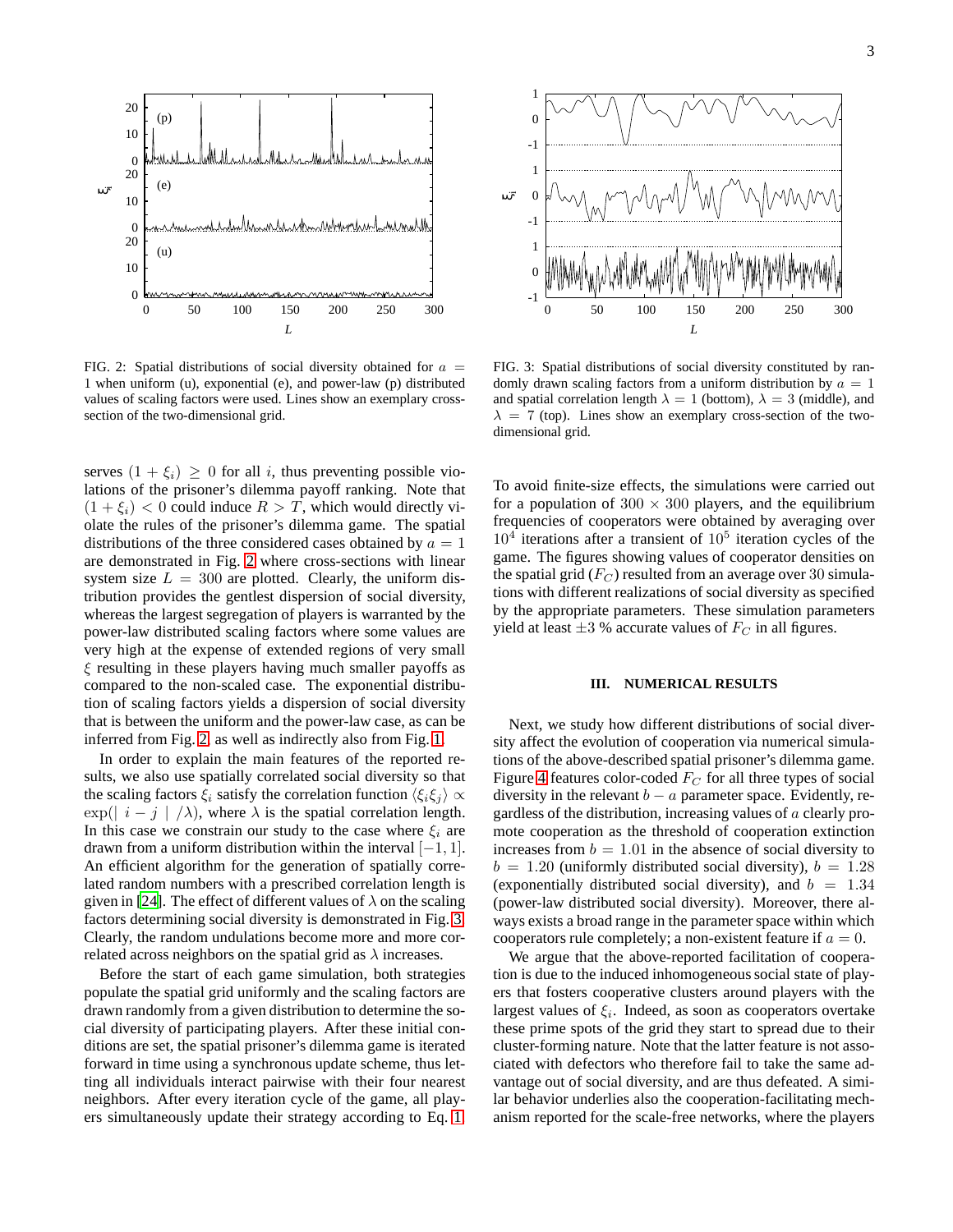

<span id="page-3-0"></span>FIG. 4: Color-coded  $F_C$  for the uniform (left), exponential (middle), and power-law (right) distributed social diversity on the  $b - a$  parameter space. The color scale is linear, white depicting 0.0 and black 1.0 values of  $F_C$ .

with the largest connectivity dominate the game. Since cooperators are much better equipped for permanently sustaining the occupation of hubs, the scale-free networks provide a unifying framework for the evolution of cooperation [\[10](#page-4-9)]. An even better similarity can be established with the model incorporating the inhomogeneous teaching activity [\[17\]](#page-4-16). In the latter, some players are blocked and therefore unable to donate their strategies, which results in homogeneous cooperative domains around players with full teaching capabilities. In the presently studied model, the introduction of social diversity partly results in a similar suppression of selected players, especially so for the power-law distributed case where the majority of players are low-ranking, as demonstrated in Fig. [1.](#page-1-0) These players can form an obedient domain around a highranking player and so prevail against defectors. On the other hand, a high-ranking defector will be weakened by the lowranking players who follow its destructive strategy.

The above-described feedback works only if the highranking defectors can be linked solely by their follower neighborhoods; namely there must not be a strong connection with other high-ranking players. In the opposite case, the heterogeneous strategy distribution supports the survival of defectors. To support our explanation, we study the impact of spatially correlated social diversity on the evolution of cooperation. According to our argument, the transition from uncorrelated to spatially correlated diversity should be marked with the deterioration of cooperation. We thus introduce spatially correlated social diversity as described in Section II, and study the effect of different  $\lambda$  on the evolution of cooperation. Figure [5](#page-3-1) features the results. In agreement with our conjecture, the facilitation of cooperation deteriorates fast as  $\lambda$  increases. Indeed, a near linear decrease of the critical  $b$  marking the extinction of cooperators can be established, and moreover, by large  $\lambda$  the cooperators can outperform defectors only for slightly higher values of b than in the absence of social diversity ( $a = 0$ ). This result supports the validity of the reported cooperation-facilitating mechanism, and hopefully paves the way for additional studies incorporating social diversity into the theoretical framework of evolutionary game theory.



<span id="page-3-1"></span>FIG. 5:  $F_C$  as a function of b for different values of  $\lambda$ . The  $a = 0$ curve is depicted for reference.

#### **IV. SUMMARY**

In this paper, we show that social diversity is an efficient promoter of cooperation in the spatial prisoner's dilemma game. The facilitative effect increases with the dispersion of social diversity and deteriorates with the increase of its spatial correlation. Accordingly, spatially uncorrelated powerlaw distributed social diversity provides the biggest boost to the cooperative strategy. We argue that the facilitative effect is conceptually similar to the one reported previously for inhomogeneous teaching activities, and also has the same root as the mechanism applicable by scale-free networks, namely: akin to hubs or players with enhanced teaching activity, in this model, high-ranking players can form robust cooperative clusters with low-ranking obedient neighbors. The presented results suggest that the distribution of wealth plays a crucial role by the evolution of cooperation amongst egoistic individuals, and it seems reasonable to investigate further whether a co-evolution of both might yield new insights and foster the understanding of the formation of complex societies.